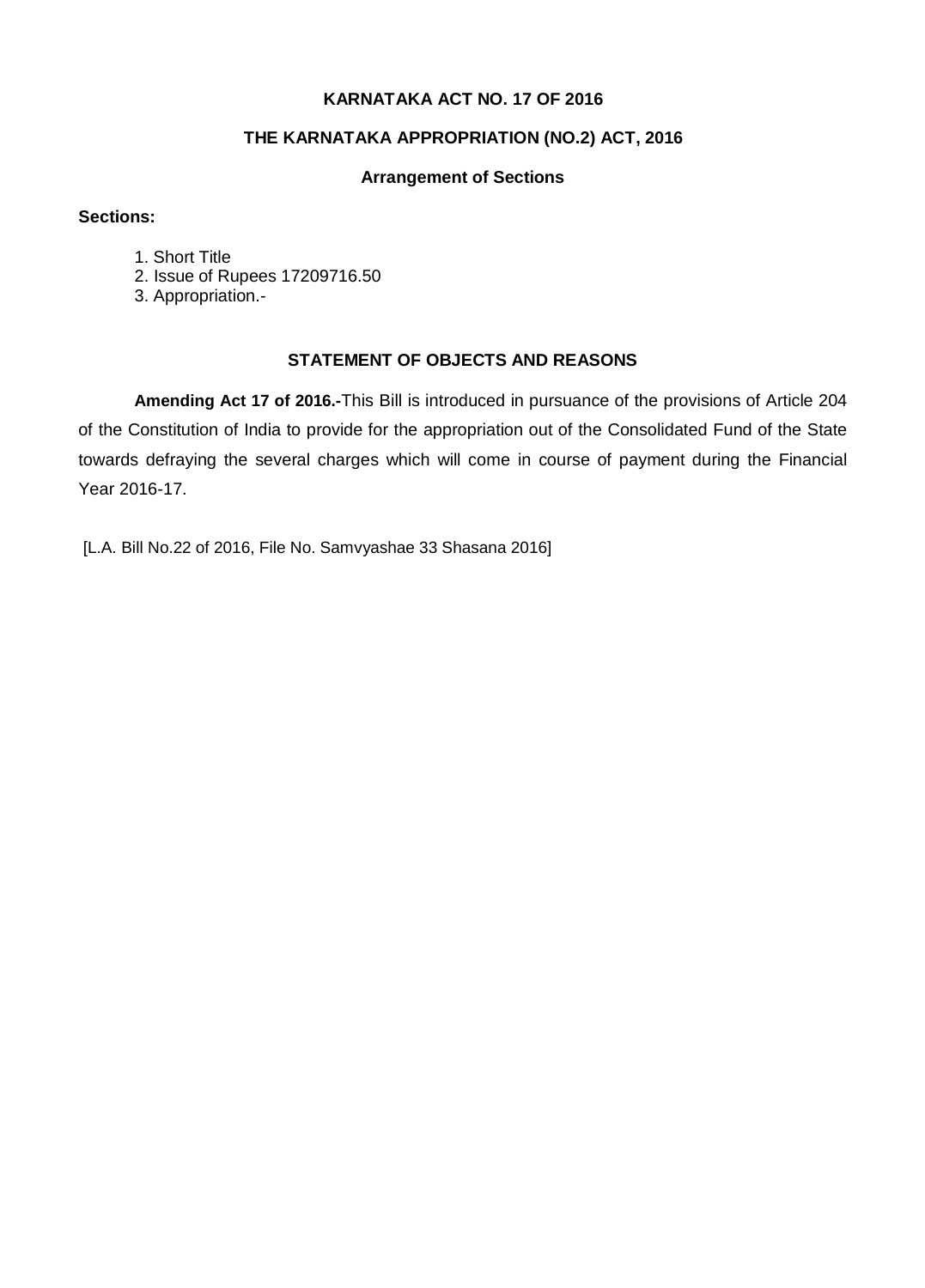#### **KARNATAKA ACT NO. 17 OF 2016**

(First Published in the Karnataka Gazette Extra-ordinary on the Twenty seventh day of July, 2016)

### **THE KARNATAKA APPROPRIATION (NO.2) ACT, 2016**

(Received the assent of the Governor on the Twenty Sixth day of July, 2016)

An Act to authorize payment and appropriation of certain further sums from and out of the Consolidated Fund of the State of Karnataka for the Services of the Financial year **2016-17.**

Whereas it is expedient to authorize payment and appropriation of certain further sums from and out of the Consolidated fund of the State for the services of the Financial Year **2016-17.**

Be it enacted by the Karnataka State Legislature in the Sixty Seventh Year of the Republic of India as follows :-

**1. Short Title.-** This Act may be called the Karnataka Appropriation (No. 2) Act, **2016.**

**2. Issue of Rupees 17209716.50** Lakhs out of the Consolidated Fund of the State of Karnataka for the Financial year **2016-17.** From and out of the Consolidated Fund of the State of Karnataka, there may be paid and applied sums not exceeding those specified in column 5 of the Schedule amounting in the aggregate to the sum of **One lakh Seventy two thousand ninety seven crores sixteen lakhs and fifty thousand rupees only** (inclusive of the amount of Rupees 5730835.59 Lakhs authorized to be paid in Karnataka Act No. 4 of 2016) towards defraying the several charges which will come in the course of payment during the financial Year 2016-17 in respect of the services specified in column 2 of the Schedule.

**3. Appropriation.-** The sums authorized to be paid and applied from and out of the Consolidated Fund of the State by this Act shall be appropriated for the services and purposes expressed in the Schedule in relation to the said year.

### **SCHEDULE**

## **(See Sections 2 and 3)**

**(`. in lakhs)**

|               |                   | Sums not exceeding                      |                                          |       |
|---------------|-------------------|-----------------------------------------|------------------------------------------|-------|
| Demand<br>No. | Service & Purpose | voted by the<br>Legislative<br>Assembly | Charged on<br>the consoli-<br>dated Fund | Total |
|               |                   |                                         | 4                                        | 5     |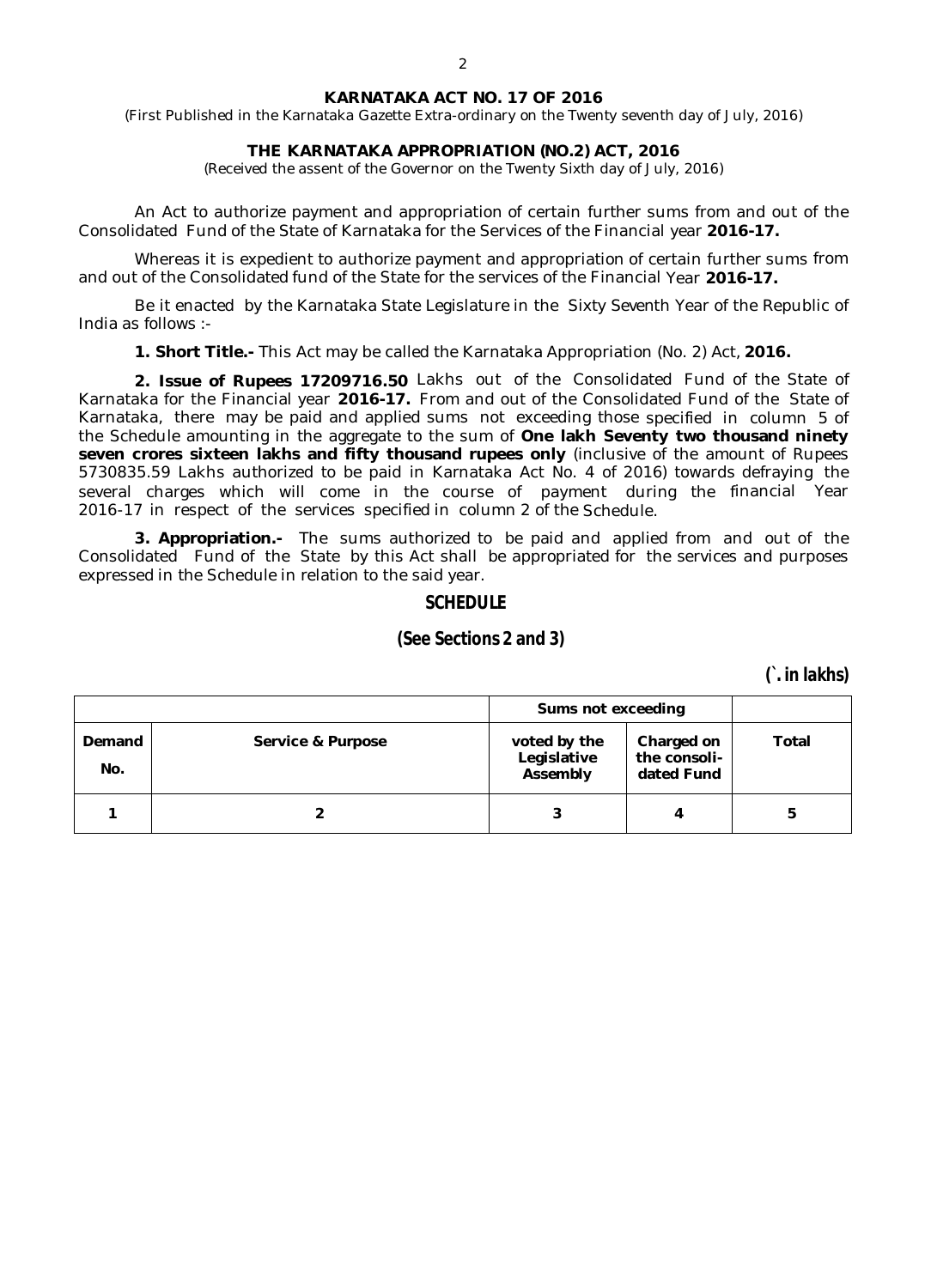| 01 | Agriculture and Horticulture    | Revenue | 5,37,575.00  | 4.00      | 5,37,579.00  |
|----|---------------------------------|---------|--------------|-----------|--------------|
|    |                                 | Capital | 8,854.00     | $\cdots$  | 8,854.00     |
| 02 | Animal Husbandry and Fisheries  | Revenue | 2,02,113.50  | 1.00      | 2,02,114.50  |
|    |                                 | Capital | 16,711.00    | $\cdots$  | 16,711.00    |
| 03 | Finance                         | Revenue | 19,38,538.00 | 30.00     | 19,38,568.00 |
|    |                                 | Capital | 11,663.00    | $\ldots$  | 11,663.00    |
| 04 | Department of Personnel and     | Revenue | 59,549.00    | 22,011.00 | 81,560.00    |
|    | Administrative Reforms          | Capital | 1,100.00     | $\ldots$  | 1,100.00     |
| 05 | Home and Transport              | Revenue | 4,87,391.00  | 434.00    | 4,87,825.00  |
|    |                                 | Capital | 74,277.00    | 2,185.00  | 76,462.00    |
| 06 | Infrastructure and Development  | Revenue | 2,546.00     | $\cdots$  | 2,546.00     |
|    |                                 | Capital | 75,408.00    | $\cdots$  | 75,408.00    |
| 07 | Rural Development and           | Revenue | 10,93,434.00 | $\ldots$  | 10,93,434.00 |
|    | Panchayath Raj                  | Capital | 2,08,402.00  | $\cdots$  | 2,08,402.00  |
| 08 | Forest, Ecology and Environment | Revenue | 1,28,208.00  | 30,019.00 | 1,58,227.00  |
|    |                                 | Capital | 2,737.00     | $\cdots$  | 2,737.00     |
| 09 | Co-operation                    | Revenue | 1,40,758.00  | $\cdots$  | 1,40,758.00  |
|    |                                 | Capital | 5,561.00     | $\ldots$  | 5,561.00     |
| 10 | Social Welfare                  | Revenue | 6,89,701.00  | 11.00     | 6,89,712.00  |
|    |                                 | Capital | 2,44,120.00  | 248.00    | 2,44,368.00  |
| 11 | Women and Child Development     | Revenue | 4,33,514.00  | $\cdots$  | 4,33,514.00  |
|    |                                 | Capital | 16,165.00    | $\cdots$  | 16,165.00    |
| 12 | Information, Tourism and Youth  | Revenue | 44,211.00    | $\ldots$  | 44,211.00    |
|    | Services                        | Capital | 39,033.00    | $\ldots$  | 39,033.00    |
| 13 | Food and Civil Supplies         | Revenue | 2,09,048.00  | 2.00      | 2,09,050.00  |
|    |                                 | Capital | 576.00       | $\ldots$  | 576.00       |
| 14 | Revenue                         | Revenue | 5,45,796.00  | $\cdots$  | 5,45,796.00  |
|    |                                 | Capital | 6,420.00     | 1,000.00  | 7,420.00     |
| 15 | Information Technology          | Revenue | 21,978.00    | $\cdots$  | 21,978.00    |
|    |                                 | Capital | 200.00       | $\cdots$  | 200.00       |
|    |                                 |         |              |           |              |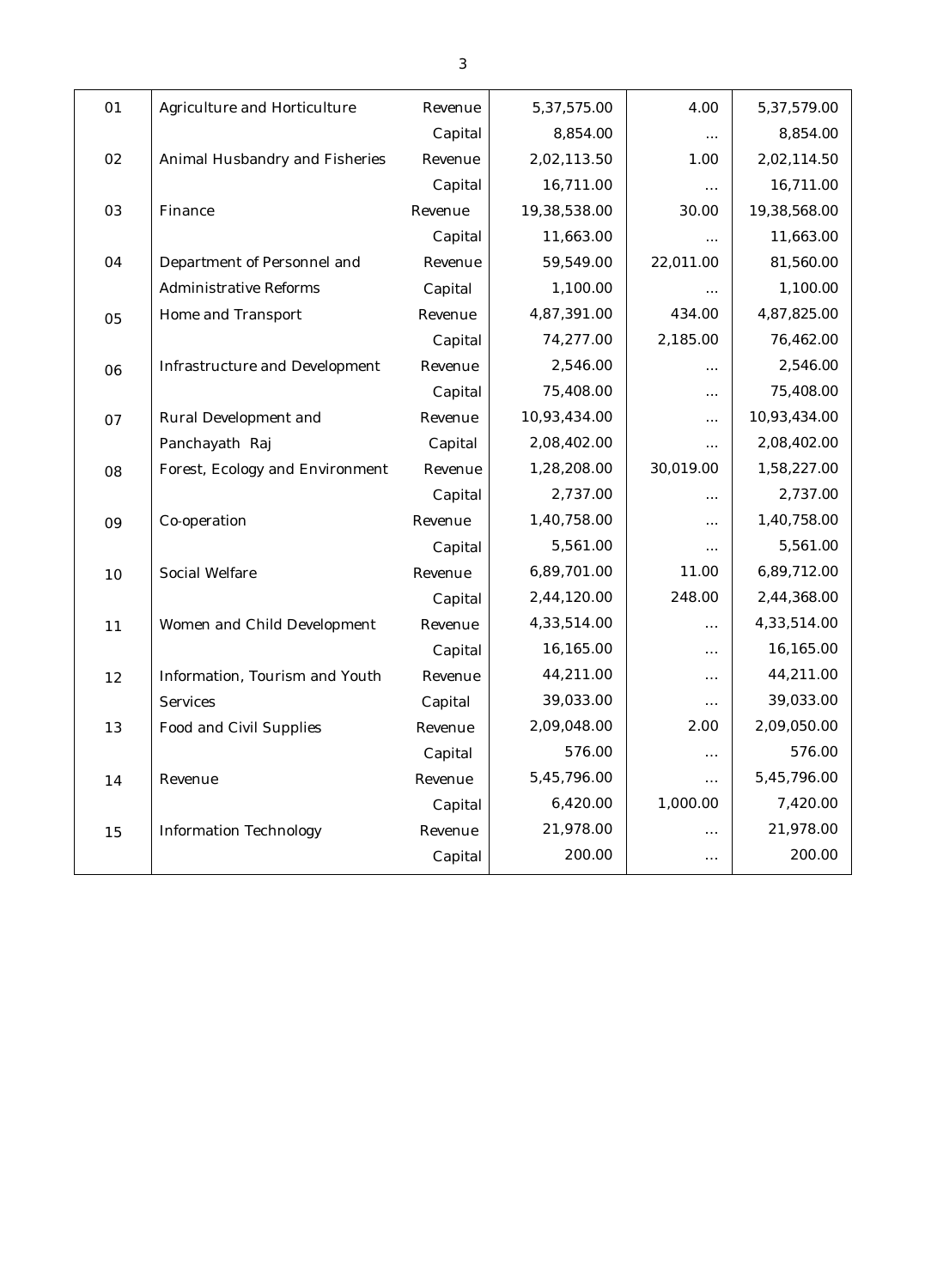# **SCHEDULE (See Sections 2 and 3)**

**(`. in lakhs)**

|               |                                   |         | Sums not exceeding                      |                                          |               |
|---------------|-----------------------------------|---------|-----------------------------------------|------------------------------------------|---------------|
| Demand<br>No. | Service & Purpose                 |         | voted by the<br>Legislative<br>Assembly | Charged on<br>the consoli-<br>dated Fund | <b>Total</b>  |
| 1             | $\overline{2}$                    |         | 3                                       | $\overline{\mathbf{4}}$                  | 5             |
| 16            | Housing                           | Revenue | 3,57,917.00                             | 10,958.00                                | 3,68,875.00   |
|               |                                   | Capital |                                         | 20,131.00                                | 20,131.00     |
| 17            | Education                         | Revenue | 21,23,355.00                            | $\cdots$                                 | 21,23,355.00  |
|               |                                   | Capital | 79,053.00                               | .                                        | 79,053.00     |
| 18            | Commerce and Industries           | Revenue | 90,534.00                               | $\ldots$                                 | 90,534.00     |
|               |                                   | Capital | 40,904.00                               | $\cdots$                                 | 40,904.00     |
| 19            | Urban Development                 | Revenue | 8,74,408.00                             | 50.00                                    | 8,74,458.00   |
|               |                                   | Capital | 4,34,858.00                             | $\ldots$                                 | 4,34,858.00   |
| 20            | Public Works                      | Revenue | 2,39,425.00                             | 2,750.00                                 | 2,42,175.00   |
|               |                                   | Capital | 5,45,818.00                             | 4,250.00                                 | 5,50,068.00   |
| 21            | Water Resources                   | Revenue | 1,00,138.00                             | 71,888.00                                | 1,72,026.00   |
|               |                                   | Capital | 9,49,347.00                             | 18,820.00                                | 9,68,167.00   |
| 22            | Health and Family Welfare         | Revenue | 6,01,472.00                             | $\cdots$                                 | 6,01,472.00   |
|               |                                   | Capital | 63,033.00                               | $\cdots$                                 | 63,033.00     |
| 23            | Labour                            | Revenue | 89,704.00                               | $\ldots$                                 | 89,704.00     |
|               |                                   | Capital | 12,011.00                               | $\ldots$                                 | 12,011.00     |
| 24            | Energy                            | Revenue | 7,79,164.00                             | 312.00                                   | 7,79,476.00   |
|               |                                   | Capital | 93,744.00                               | $\cdots$                                 | 93,744.00     |
| 25            | Kannada and Culture               | Revenue | 31,153.00                               | $\ldots$                                 | 31,153.00     |
|               |                                   | Capital | 2,950.00                                | $\ldots$                                 | 2,950.00      |
| 26            | Planning, Statistics, Science and | Revenue | 79,537.00                               | $\ldots$                                 | 79,537.00     |
|               | Technology                        | Capital | 1,02,049.00                             | $\cdots$                                 | 1,02,049.00   |
| 27            | Law                               | Revenue | 66,173.00                               | $\cdots$                                 | 66,173.00     |
|               |                                   | Capital | 884.00                                  | $\cdots$                                 | 884.00        |
| 28            | Parliamentary Affairs and         | Revenue | 16,298.00                               | 301.00                                   | 16,599.00     |
|               | Legislation                       |         |                                         |                                          |               |
| 29            | Debt Servicing                    | Revenue | $\ldots$                                | 13,20,654.00                             | 13,20,654.00  |
|               |                                   | Capital | $\ldots$                                | 6,84,141.00                              | 6,84,141.00   |
|               | <b>Grand Total</b>                |         | 15,019,516.50                           | 2,190,200.00                             | 17,209,716.50 |